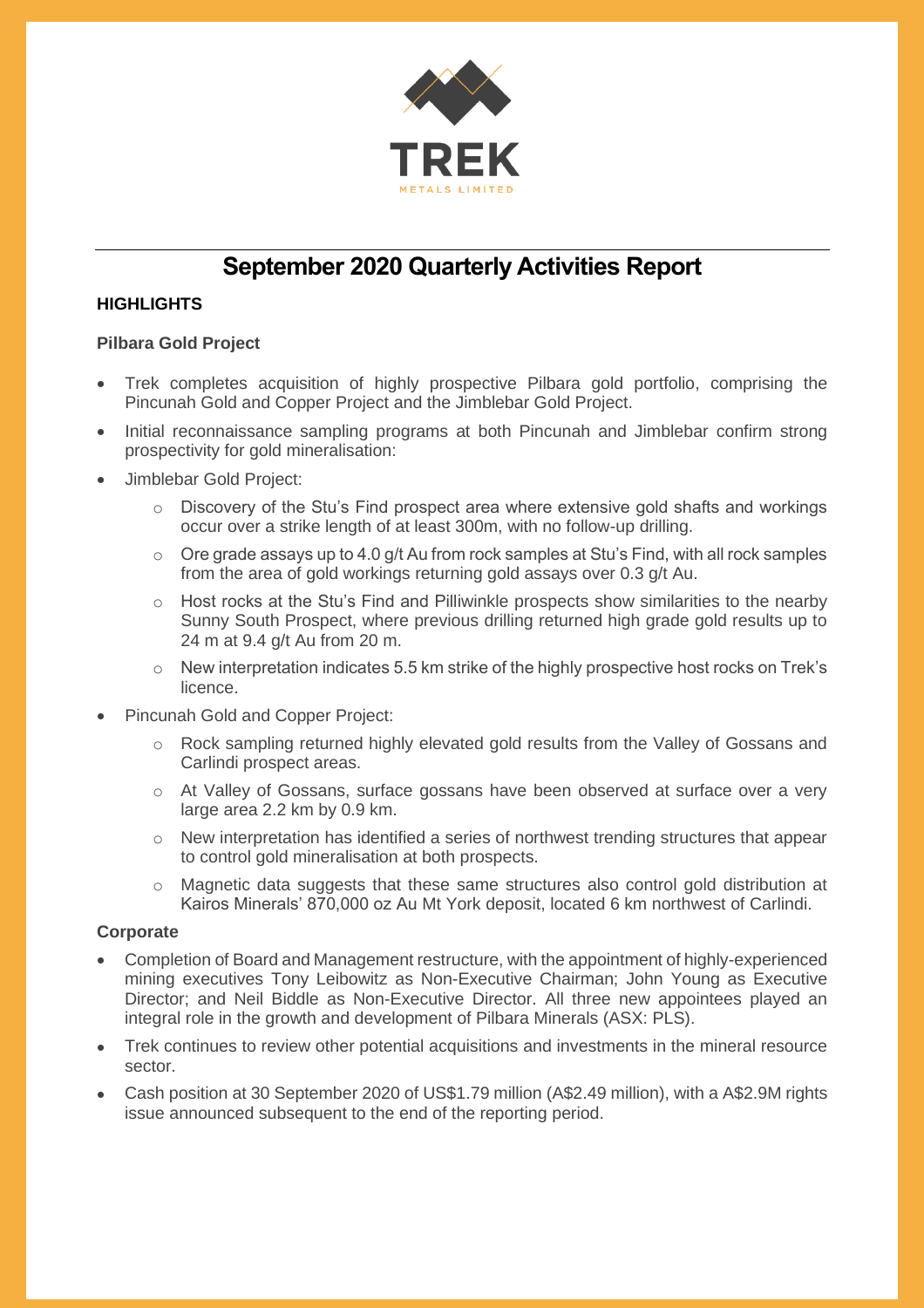#### **Overview**

Trek Executive Director John Young said the September Quarter was an exciting period for the Company, with the acquisition of the highly prospective Pincunah and Jimblebar gold projects in the Pilbara region completed, and initial fieldwork programs confirming compelling potential for new gold discoveries.

*"This has been a busy and productive period for Trek, with the landmark acquisition of a highquality portfolio of gold projects giving us a significant strategic position in the under-explored Pilbara Craton. Both the Jimblebar and Pincunah projects have seen very little exploration in recent times and contain numerous prospective structures and quality drill targets.*

*"Following the completion of the project acquisitions, we immediately commenced fieldwork programs, with results from both projects confirming strong potential for gold mineralisation.*

*"Building on the knowledge we have gained from these initial programs, we intend to advance rapidly to the next phase of exploration to further refine targets ahead of our maiden drilling program.*

*"On the corporate front, we were delighted to welcome Tony Leibowitz and Neil Biddle to the board during the Quarter, both bringing exceptional long-term experience in the mining sector. I would also like to sincerely acknowledge Greg Bittar and Michael Bowen for their contributions as Directors.*

*"Our ongoing exploration and development programs within the Pilbara region will be underpinned by the fully-underwritten \$2.9 million rights issue announced on 23 October. "This Rights Issue gives all shareholders the opportunity to participate and maintain their interest in the Company as we advance to the next stage of our exploration programs."*

## **Pilbara Gold Project**

During the Quarter, Trek completed due diligence and exercised its option to acquire ACME Pilbara Pty Ltd ("APP"). The acquisition provides Trek with 100% ownership of two strategically located gold and base metal projects with an aggregate area of 267 $km^2$ , representing an exciting new exploration and growth opportunity in the Pilbara, currently one of the most active districts in Australia for gold exploration following the breakthrough Hemi discovery by De Grey Mining.

The **Pincunah Gold Project** is located 70km west of Marble Bar and includes tenements located near significant established gold and base metal deposits. The **Jimblebar Gold Project** includes a greenstone-scale exploration opportunity within a historical goldfield. Both projects include prospects for gold and base metal mineralisation and numerous drill targets and exploration opportunities, with virtually no exploration in modern times.

Following completion of the acquisition, Trek commenced initial reconnaissance fieldwork programs at both Jimblebar and Pincunah, with these programs returning positive results and confirming strong prospectivity for gold mineralisation.

The fieldwork program comprised mapping and sampling programs across both project areas and included the reprocessing of geophysical data to assist with geological interpretation. This work delivered a series of maps that combined airborne magnetic and radiometric data, as well as aerial photography, topography and processed satellite imagery. In combination with historical drilling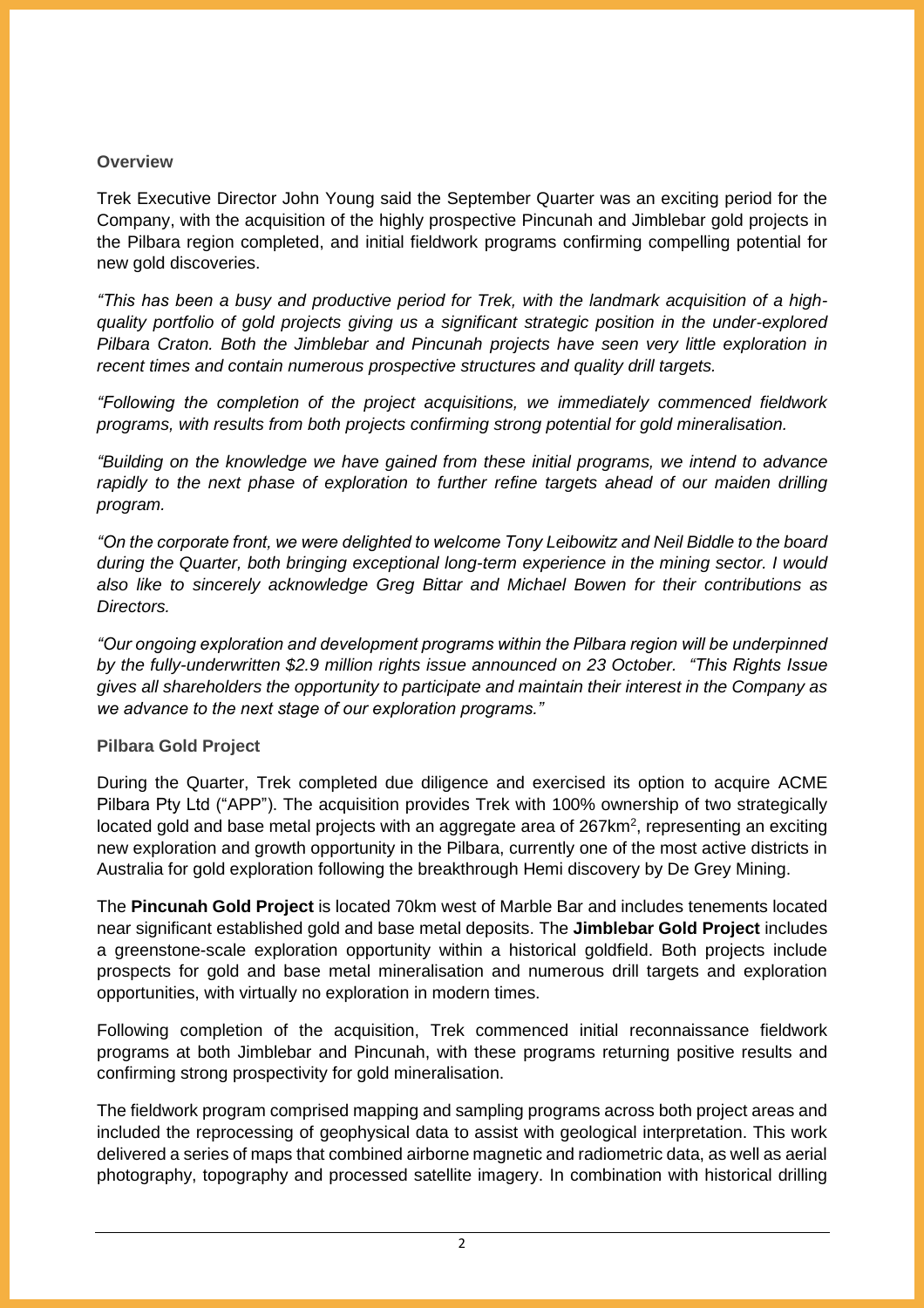results, these maps were then used to prioritise targets for sampling programs and later interpretation.



**Figure 1:** Map of the highly prospective Pilbara Craton showing the location of Trek Metals' Jimblebar and Pincunah Projects in relation to the other significant gold deposits and discoveries in the district. No mineral resources have been defined for the licenses acquired by Trek. All resource estimates in relation to third parties' projects are total combined Measured, Indicated and Inferred JORC 2012 estimates

## *Jimblebar Project*

At the Jimblebar Project, an initial site visit by a Trek geologist has led to the identification of an area of extensive gold shafts and workings on an expired mining lease that occurs over a strike length of at least 300 m along an east-west trend (Figure 2). This highly prospective prospect area has been named Stu's Find.

Eleven rock samples were taken from outcrop and mullock at the Stu's Find gold workings with nine of these rock samples returning gold assays above 0.3 g/t (Table 1). High-grade results from separate samples included up to 4.0 g/t gold, 3.9 % copper and 30 g/t silver as well as other pathfinder metals up to 25 g/t molybdenum and 1136 ppm bismuth.

Sampling at the Pilliwinkle prospect also returned anomalous gold results, with the best result from a gossanous and quartz-veined banded iron formation (BIF) sample which returned an assay of 3.2 g/t Au. The Pilliwinkle samples are also highly anomalous in pathfinder metals, returning values of up to 40 ppm molybdenum and 175 ppm bismuth.

These initial results from Jimblebar are highly encouraging, with extensive gold mineralisation and a similar metal association that occur primarily within the intermediate volcanic rocks in close proximity to the contact with chert and BIF at both Stu's Find and Pilliwinkle.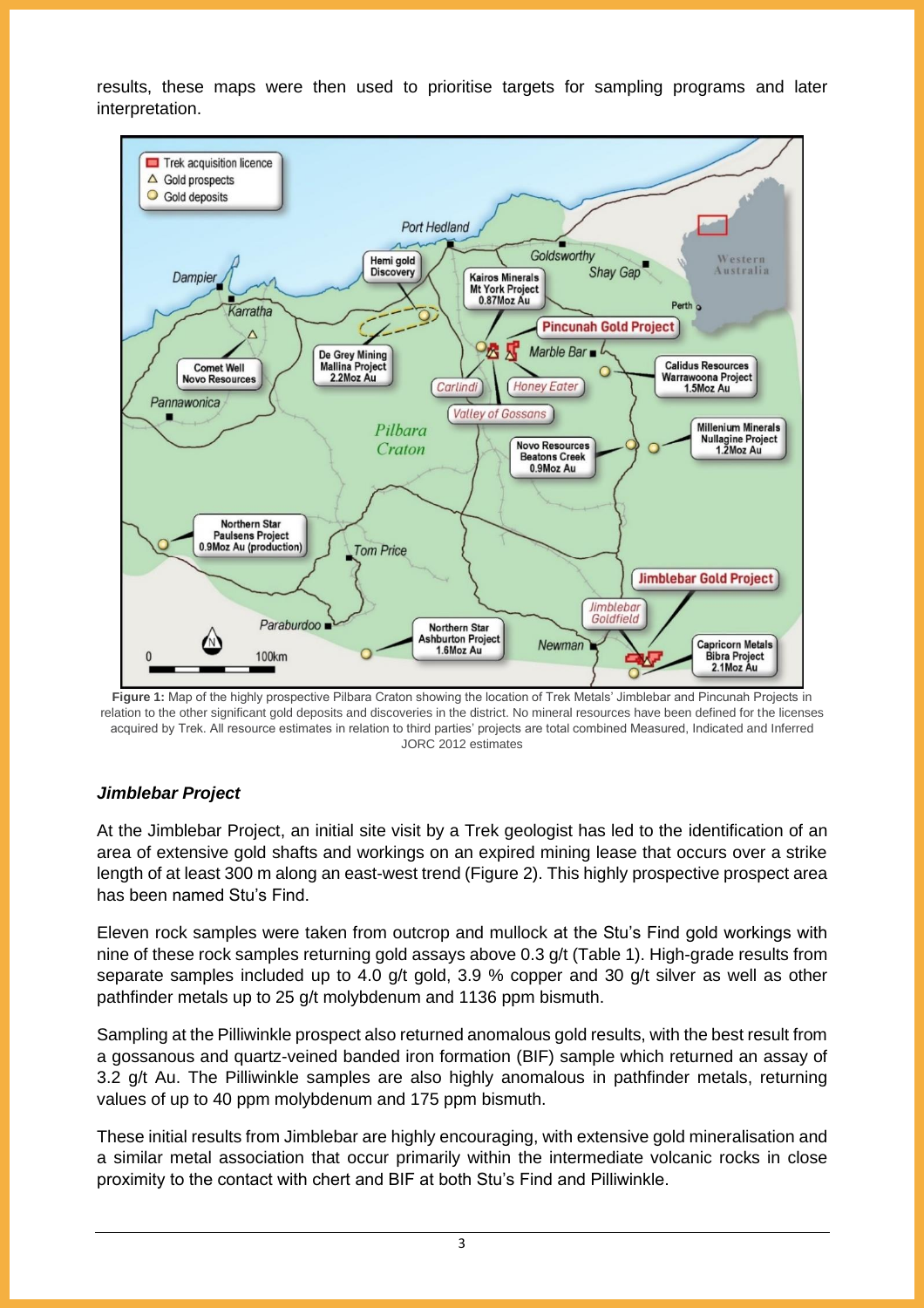

**Figure 2**: Interpreted simplified bedrock geology map at Jimblebar showing the area of significant assay results from the recent reconnaissance work.

Bonanza gold intersections also occur along strike to the north of Pilliwinkle at the Sunny South prospect (not on Trek's license), where drilling by Warwick Resources returned high grade gold up to 24 m at 9.4 g/t Au from 20m in WRKRC6 including 4m at 53.8 g/t Au. Mineralisation at Sunny South is hosted in dacite (intermediate) intrusive rocks, similar to the host rocks at the Sunrise Dam and Granny Smith deposits in the Yilgarn Craton (see ASX Announcement 5 August 2020).

Based on the results received to date, Trek has completed an updated bedrock geology map which, together with reprocessed airborne magnetic data, indicates there may be 5.5 km strike of the highly prospective rocks on Trek's licence. Further fieldwork will be undertaken to assess this potential.

Detailed soil sampling is planned at Stu's Find to map the mineralised trend under cover to the west, where a number of branching structures have been identified in magnetic data. An Induced Polarisation (IP) survey may also be conducted over selected soil anomalies to define drill targets. This work will commence shortly after the grant of the license.

## *Pincunah Project*

At Valley of Gossans, surface gossans have been observed at surface over a very large area of 2.2 km by 0.9 km (Figure 3). Rock samples from gossans returned highly elevated results of up to 0.4 g/t gold, 56.8 g/t silver, 0.2% copper, 0.1% zinc and 0.3% lead, as well as elevated pathfinder metals including up to 541 ppm bismuth, 10,000 ppm arsenic and 2,677 ppm antimony.

Interpretation of the reprocessed magnetic data indicates the gossans occur along several prominent linear demagnetised zones that represent alteration in a dominant northwest trend in the southern area branching into a series of multiple north-northwest trending zones in the northern area (Figure 4).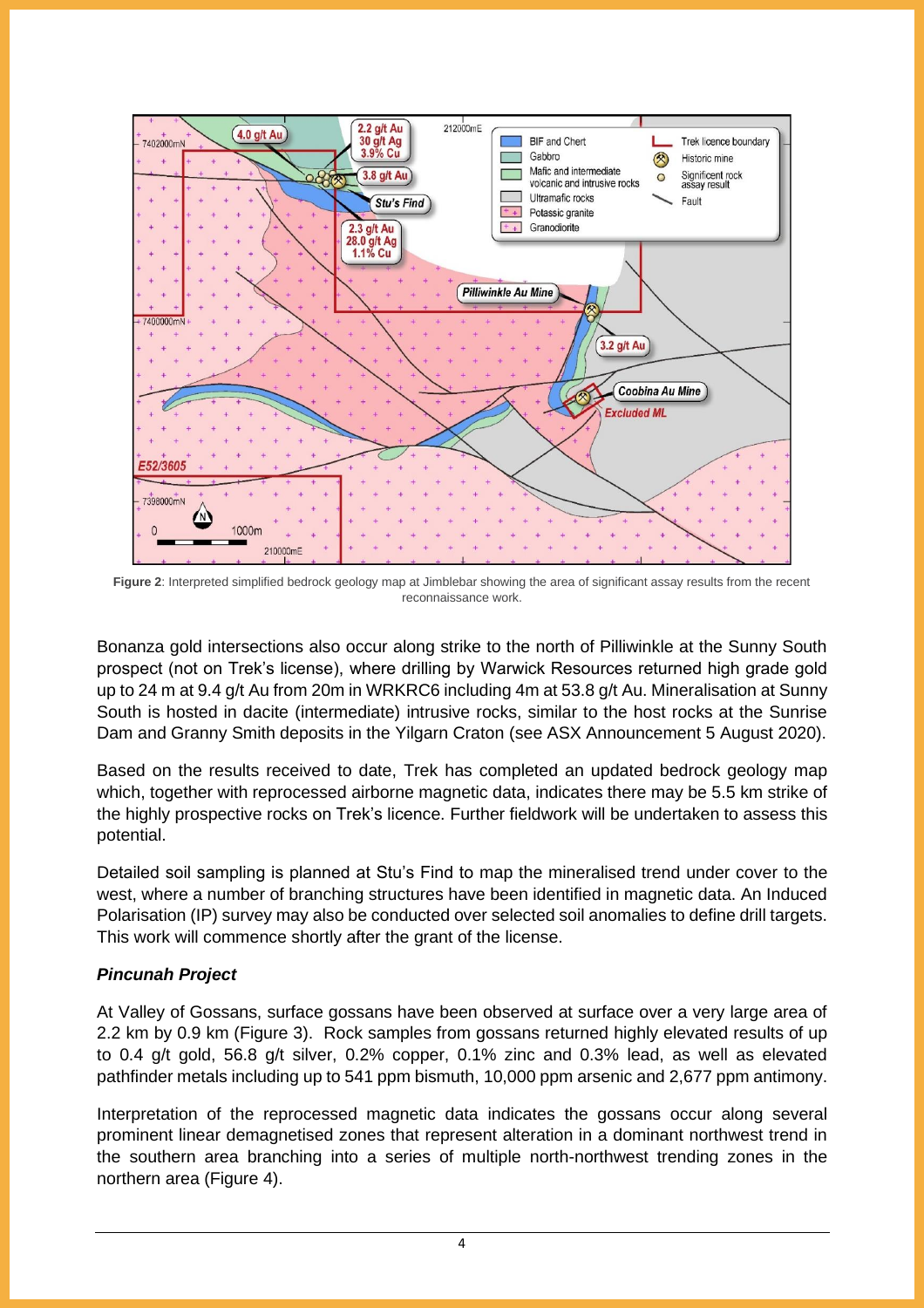The recently interpreted bedrock geology map suggests that the majority of workings in the southern area occur mainly associated with felsic and mafic volcanic units in the southern area that are then folded into a local syncline. These rocks are the southeast extension of the rocks that occur stratigraphically below (to the north) of Kairos Minerals' (ASX: KAI) 870,000oz Au Mt York deposit to the northwest (Figure 3).

Rock chip sampling also returned encouraging assay results surrounding the Carlindi prospect, with variably elevated gold over a 2 km strike length with a standout assay of 1.8 g/t gold returned in an area located 300 m south of the area of historical drilling at Carlindi (Figure 3). This standout result was associated with a northwest trending structure that intersects a prominent conglomerate horizon.

A second mineralised sample was returned 200 m to the northeast of historical drilling at Carlindi North, associated with another northwest trending structure where an altered chert sample with boxwork gossans returned 0.5 g/t gold.

The airborne radiometric data and new bedrock geology interpretation map suggests that the prospective contact between the conglomerate-rich sedimentary rocks and the chert and BIF at Carlindi is potentially the same contact that hosts the Mt York gold deposits (Figure 3).

Airborne magnetic data also suggests that the same group of northwest trending structures that control gold distribution at the Mt York group of deposits extend 6 km southeast to Carlindi and then a further 3.5 km southeast to Valley of Gossans (Figure 3 and 4). This group of structures is now called the Carlindi Fault Complex and is now believed to be the main control to gold mineralisation in the district, with mineral deposits and prospects occurring where gold-bearing structures cross-cut preferable or contrasting host rocks. It is not yet known which contacts are important at a local scale at Carlindi and Valley of Gossans.

Results from this initial reconnaissance fieldwork are highly encouraging, significantly enhancing the Company's understanding of the structure and controls of mineralisation within the Pincunah Project area.

Work programs will now focus on identifying intersecting structures with favourable host lithologies and contacts. A detailed soil sampling program has been planned at Valley of Gossans and additional ground truthing is also planned to improve understanding of bedrock geology.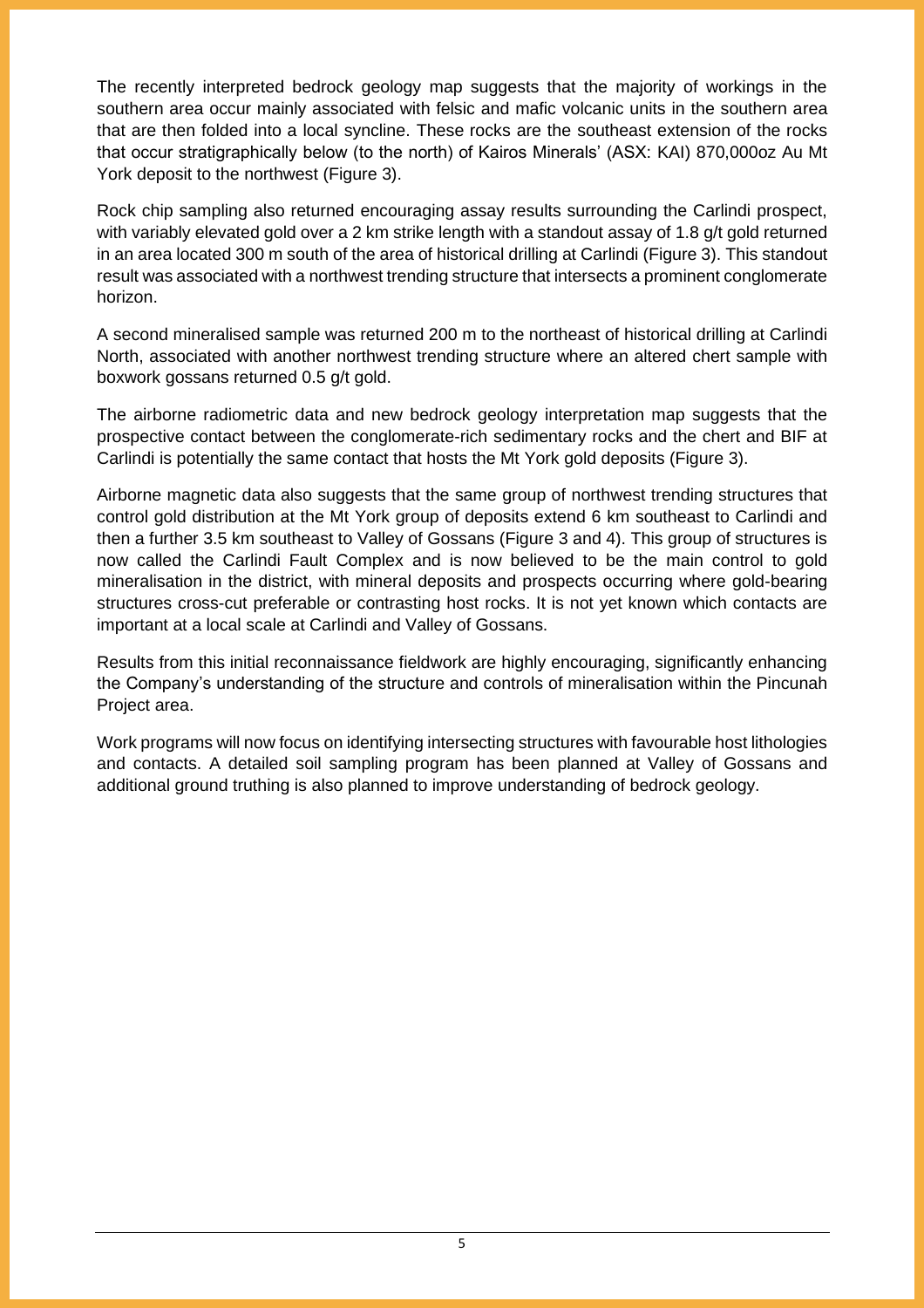

**Figure 3**: Interpreted simplified bedrock geology map at Pincunah showing the sample locations, new structural interpretation from airborne magnetics and assay highlights from recent reconnaissance work. The location and geological setting of the Mt York Resource area is shown along strike to the northwest.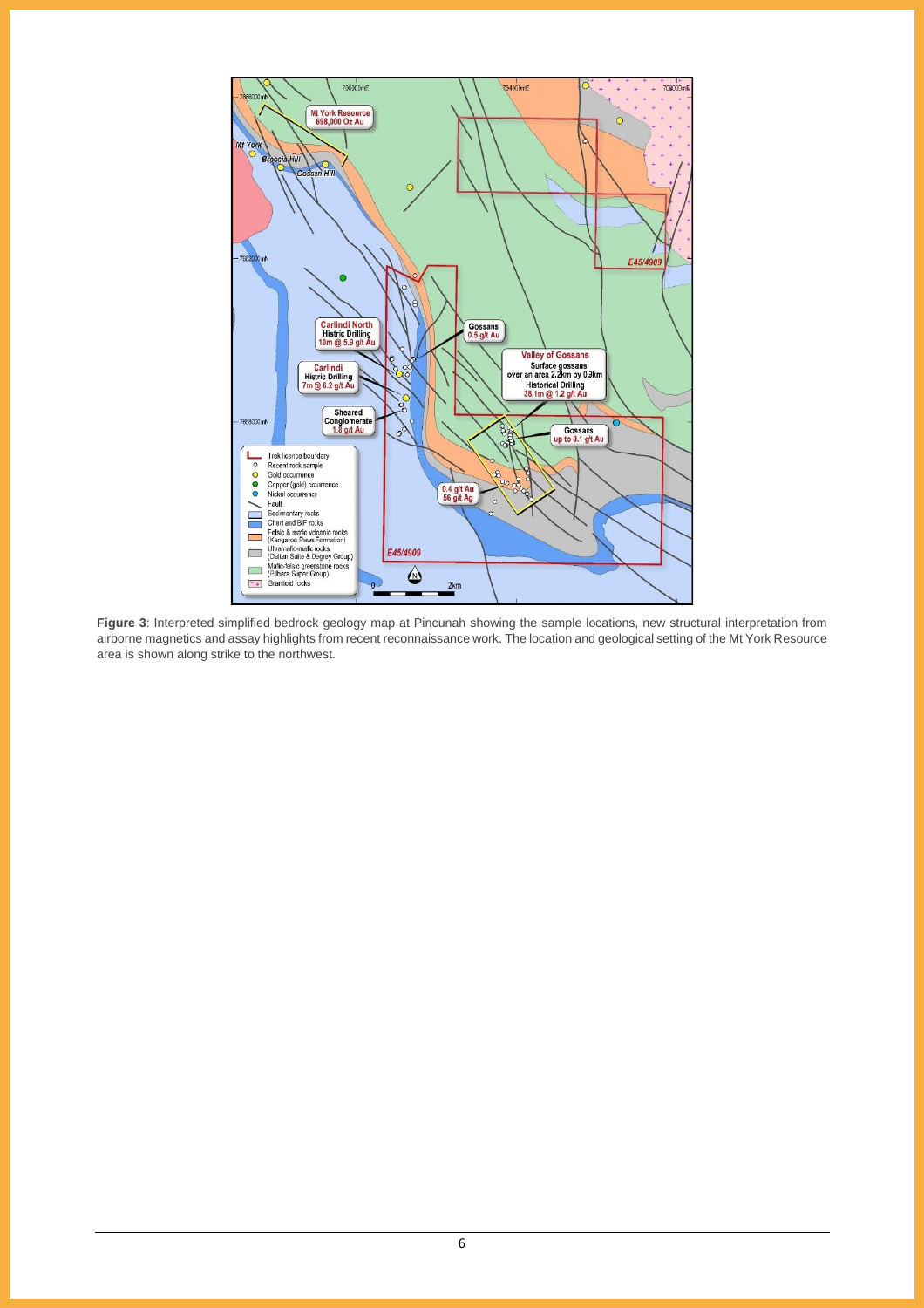

**Figure 4**: New processed airborne magnetic TMIRTP 2VD image showing the recent Trek rock samples (light blue), new interpreted structures (dark blue) and the main prospect areas on Trek license E45/4909 in relation to the Mt York resource along strike.

## **CORPORATE**

#### **Board Appointments**

During the Quarter, Trek Metals appointed prominent Australian mining executives Mr Neil Biddle and Mr Tony Leibowitz to its board. Mr Leibowitz will assume the role of Non-Executive Chairman while Mr Biddle has been appointed as a Non-Executive Director.

Mr Leibowitz has over 30 years of corporate finance, investment banking and broad commercial experience and has a proven track record of providing the necessary skills and guidance to assist companies to grow and generate sustained shareholder value.

Previous roles include with Chandler Macleod Limited and Australian lithium producer Pilbara Minerals Limited (ASX: PLS), where as Chairman and an early investor in both companies, he was responsible for substantial increases in shareholder value and returns. Mr Leibowitz is also Chairman of emerging gold company Bardoc Gold Limited (ASX: BDC). He was previously a global partner at PricewaterhouseCoopers and is a Fellow of the Institute of Chartered Accountants in Australia.

Mr Biddle is a highly experienced geologist and Corporate Member of the Australasian Institute of Mining and Metallurgy. He has over 30 years of professional and management experience in the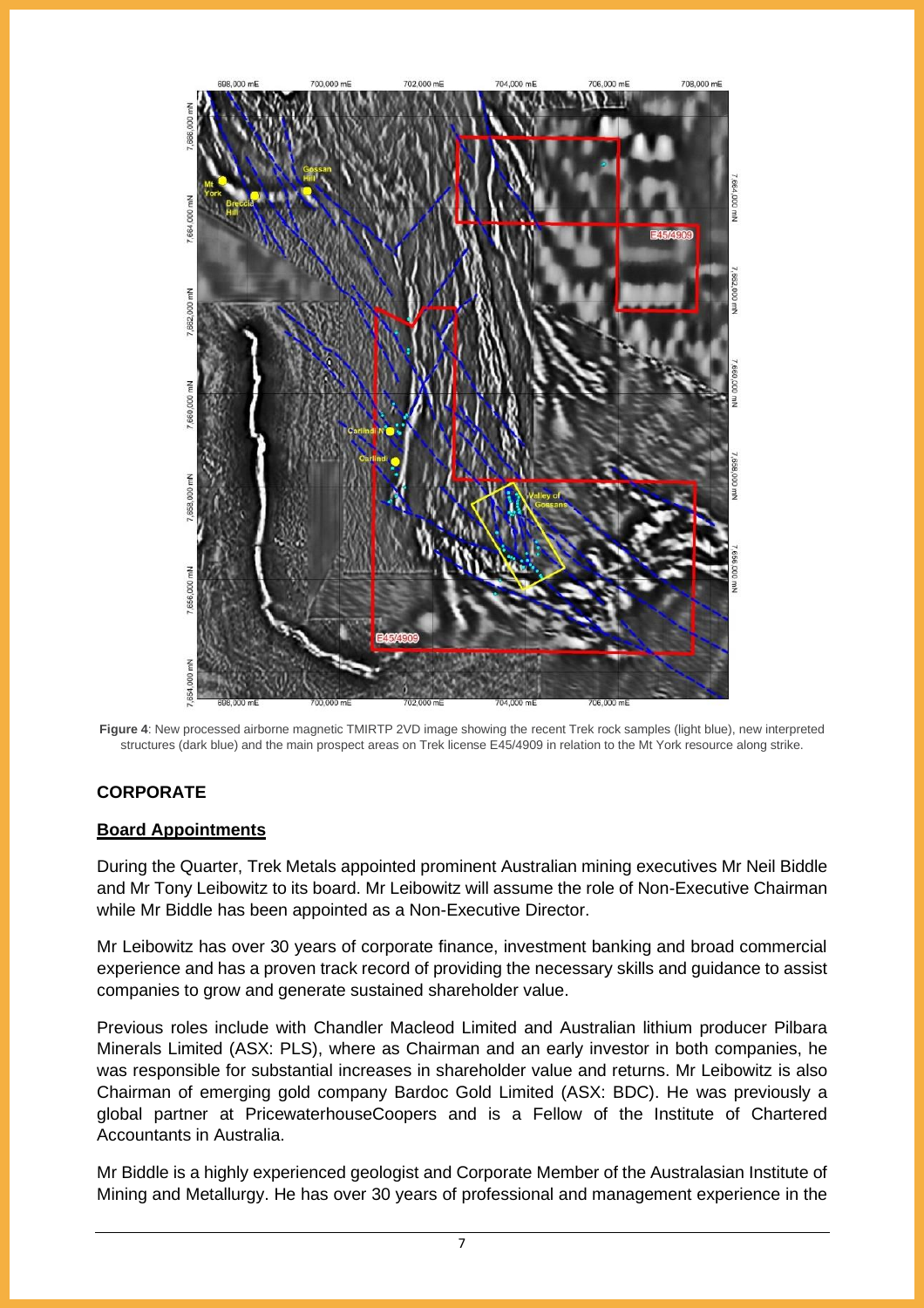exploration and mining industry and was a founding Director of Pilbara Minerals Limited (ASX: PLS), serving as Executive Director from May 2013 to August 2016. Throughout his career, Mr Biddle has served on the boards of several ASX-listed companies, including as Managing Director of TNG Ltd from 1998-2007, Border Gold NL from 1994-1998 and Consolidated Victorian Mines from 1991-1994. Mr Biddle is a Non-Executive director of Bardoc Gold Limited (ASX: BDC).

Concurrent with the appointment of Mr Leibowitz and Mr Biddle to the board, Mr Greg Bittar and Mr Michael Bowen have stepped down from the board. The Company would like to take this opportunity to sincerely thank Mr Bittar and Mr Bowen for their contribution and periods of service to the Company.

In addition, Trek has also appointed highly-experienced mining executive Mr John Young as an Executive Director to lead the Company's forthcoming maiden gold exploration program.

Mr Young was appointed as a Non-Executive Director of Trek Metals in September 2019 and has since played a pivotal role in repositioning the Company as an Australian gold explorer focused on an extensive and highly prospective gold exploration portfolio in the Pilbara region of Western Australia.

He is a highly experienced geologist who has worked on exploration and production projects encompassing gold, uranium and specialty metals, including tungsten, molybdenum, tantalum and lithium. Mr Young's corporate experience includes appointments as CEO of Marenica Energy Limited and CEO and Director of Thor Mining PLC. Mr Young was Exploration Manager at Pilbara Minerals Limited from June 2014 until August 2015, appointed Technical Director in September 2015 and transitioned to Non-Executive Director in July 2017 until his resignation in April 2018.

Mr Young has been a director of Bardoc Gold Limited (formerly Spitfire Materials Limited) since June 2017. During his tenure as Managing Director he coordinated mergers with Excelsior Gold Limited and Aphrodite Gold Limited to bring together a large, high-quality gold resource inventory in the Kalgoorlie district (the Bardoc Gold Project). He remains on the Bardoc Gold Limited board as a Non-Executive Director.

## **Acquisition of ACME Pilbara Pty Ltd**

During the Quarter, Trek completed due diligence and exercised its option to acquire ACME Pilbara Pty Ltd ("APP"), providing the Company with ownership of a highly prospective portfolio of gold projects in the Pilbara region of Western Australia.

To complete the acquisition, the Company made the final cash payment of \$175,000 and issued 6,666,667 fully-paid ordinary shares in Trek at a deemed issue price of \$0.03 to the vendors. The shares were issued within the Company's existing Listing Rule 7.1 placement capacity and are voluntarily escrowed until 13th January 2021.The new shares rank equally with the existing ordinary shares on issue. In addition a 1% net smelter royalty is payable to the vendors.

## **Capital Raising**

Subsequent to the end of the Quarter, Trek announced its intention to raise \$2,940,285 via a fullyunderwritten pro-rata non-renounceable entitlements offer to underpin its maiden gold exploration programs in the Pilbara region of Western Australia.

The offer will be undertaken on the basis of one (1) CHESS Depositary Interest (where each CDI represents a beneficial interest in one fully-paid ordinary share in the capital of the Company) (CDI) for every five (5) CDIs held by eligible CDI holders at an issue price of \$0.07 per CDI (Entitlement Offer).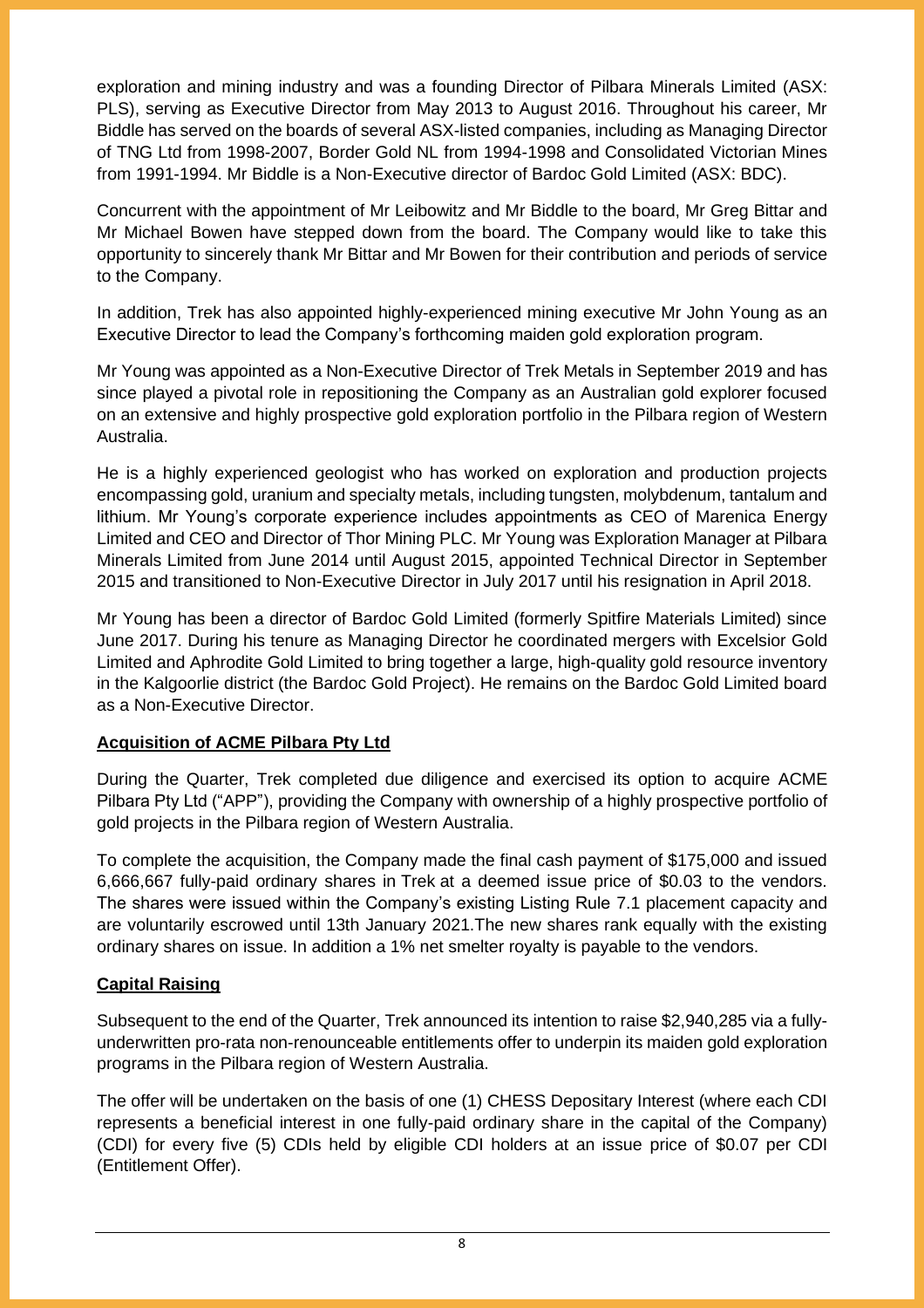The Entitlement Offer will be fully underwritten by Westar Capital Limited (Westar) under standard commercial terms.

In addition, entities controlled by Trek Directors Tony Leibowitz and Neil Biddle have each indicated they will commit to sub-underwriting agreements with Westar for 16,801,629 shares each, which represents 40% each of the total fully underwritten amount.

Westar will be entitled to a 5% underwriting fee of the total Entitlement Offer and, upon completion of the Entitlement Offer, the Company will issue Westar 1,500,000 unquoted options exercisable at \$0.14 each and expiring 18 months from the date of issue.

Eligible CDI holders will comprise those CDI holders with a registered address in Australia and New Zealand on the record date. Further details of the Entitlement Offer and record date will be announced separately and included in the Entitlement Offer prospectus which will be lodged with the ASX and ASIC and dispatched to CDIs as soon as practical.

#### **Cash Position/Expenditure**

The Company held cash reserves of approximately US\$1.79 million/ (A\$2.49 million) at the end of the quarter (Refer Appendix 5B). During the quarter key expenditure items included:

- Project Acquisition costs US\$156k (A\$220k)
- Exploration and Evaluation US\$58k /(A\$81k)
- Staffing Costs US\$100k / A\$139K

Payment of standard directors consulting fees of US\$101k / A\$141k were made to related parties during the quarter (Refer Appendix 5B) including contractual amounts paid to retiring Directors.

## **Authorised by the Board of Directors**

## **More Information**

| <b>INVESTORS:</b> |                           | <b>MEDIA:</b> |                       |
|-------------------|---------------------------|---------------|-----------------------|
| John Young        | <b>Executive Director</b> | Nicholas Read | <b>Read Corporate</b> |
| Email:            | john@trekmetals.com.au    | Phone:        | $(08)$ 9388 1474      |
| Phone:            | +61 8 6215 0371           |               |                       |

#### *Competent Persons Statement*

*Information in this report relating to Exploration Results is based on and fairly represents information reviewed by Leo Horn, who is a Member of the Australian Institute of Geoscientists and a consultant to Trek Metals. Mr. Horn has sufficient experience which is relevant to the style of mineralisation and type of deposit under consideration and to the activity which he is undertaking to qualify as a Competent Person as defined by the 2012 Edition of the Australasian Code for reporting of Exploration Results, Mineral Resources and Ore Reserves. Mr. Horn consents to the inclusion of the data in the form and context in which it appears.*